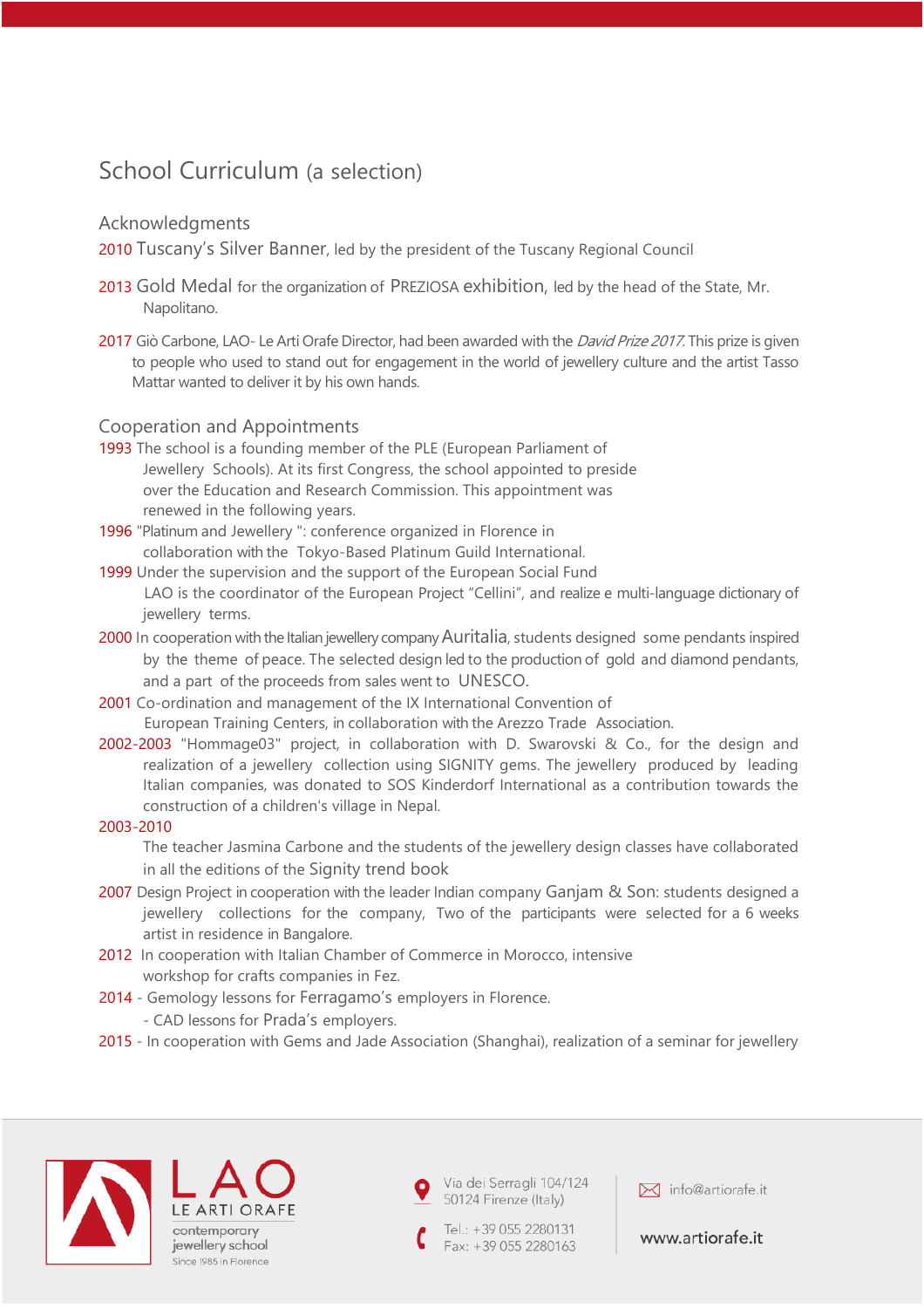designers in Shanghai

- LAO is invited to take part to "Shanghai DesignWeek"

- Since 2016 Le Journées Européennes des Métiers d'Art. OMA-Associazione Osservatorio Mestieri d'Arte, Spazio Nota and Artex offer meetings, workshops in the Oltrarno district and in Le Arti Orafe laboratory.
- Since 2016 The school has been sponsoring the "InCanto" music workshop. For each edition of the workshop the students of the school also make the jewels for the final concert
- 2018 Medals realized within the European project Erasmus + "Campo dei Miracoli", promoted in Florence by the "Per Boboli" Association, by the Cultural Association Pinocchio of Carlo Lorenzini, and by Trisomy 21 ONLUS Association, which involves people with Down syndrome in inclusive and participatory activities related to the world of historic gardens.
- Since 2005 the school organize "PREZIOSA", the most important European year exhibition for contemporary jewellery [\(www.preziosa.org\),](http://www.preziosa.org/) and since 2015 the sister event "Florence Jewellery Week"

## **Scholarships**

Every year the school awards several scholarships to Italian and foreign students. Since 2012, in cooperation with the Context Travel Association, Philadelphia, and OmA, Florence, award

of a scholarship to a student of the school.

- Since 2014, in cooperation with the Eduitalia award a scholarship to young student from USA
- Since 2015, Every year Le Arti Orafe Jewellery School award two scholarships, in intensive course, to staff members of the State Hermitage Museum from Saint Petersburg.
- Since 2018, In cooperation with Gioielli in Fermento award of a scholarship for an intensive course
- Since 2019, In cooperation with F.lli Piccini jewellery house in Florence, award of three scholarships for Jewellery making, Jewellery design and Hand-engraving course

# Some of the competitions to which our students have taken part

- 1995 "Dal mille al mille": competition organized by the Meeting for Friendship between Peoples in Rimini. Students on our Design Course winning the first and second prizes.
- 1996 "Ori e Tesori", competition open to former students of jewellery schools and organized by the International Crafts Exhibition. First, second and third prizes to LAO's students. -"Midora Design Award '96". A competition organized by the Leipzig Trade Fair in Germany. Five

students were selected and exhibited at the Fair, and featured in the official catalogue.

- 1997 "Diamonds-International Awards" Competition organized by De Beers. Our Jewellery Design course students took part with 10 designs sponsored by the School.
- 1998 "26th Pearl Design Contest 1998" organized by the "Japan Cultured Pearl Retailers Association". One of our students was awarded third prize.



LE ART contemporary jewellery school Since 1985 in Florence Via dei Serragli 104/124 50124 Firenze (Italy)

Tel.: +39 055 2280131 Fax: +39 055 2280163

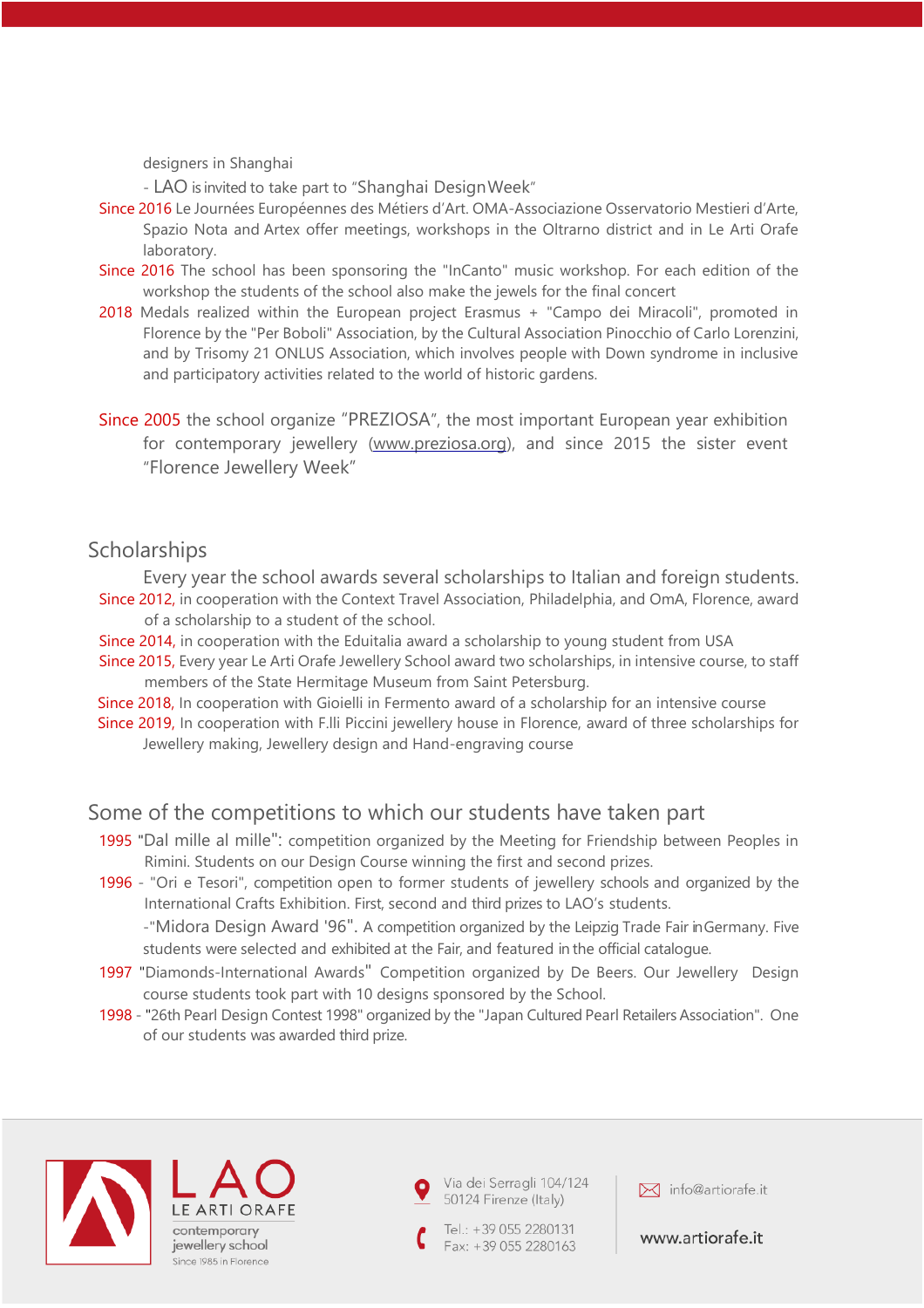- "Leonardo Da Vinci" Competition, organized in Amsterdam and open to students at European Jewellery Schools: first prize overall.

-"I fiori dela gioielleria" Jewellery competition organized by "C.I.B.J.O". Two of our students were among the finalists.

1999 -"Samshin International Diamond Jewelry Design Awards 1999". Two of our students were among the finalists and one of them won the third prize.

- "The Ring" competition organized in Kaiserslautern, open to students at European Jewellery Schools. Third prize to LAO's student.

- "I Segreti del mare", competition organized by the Rotary Club and "Gioielleria Barducci", open to students from Italian jewellery schools. One of our students won the secondprize.

- 2001 Competitions organized during the IX international convention of the PLE: second prize in the goldsmithing competition; first, second and third prizes in the design competition.
- 2002 "Un gioiello per il Museo del Costume": first prize to our student Lidia Barigelli.
	- Gold Virtuosi 2002, organized by the World Gold Council; won by out student Kim Min Chong.
	- The 7th Samshin International Diamond Jewelry Design Awards 2002. Two necklacesdesigned by two of our students and produced by the school were selected for the finalof the competition.
- 2003 Competition organized by the Rotary Club and Gioielleria Barducci, open to students from Italian jewellery schools: first prize overall to one of our students from the artistic and technical design course.
	- XI international convention of the PLE: first and second prizes in the jewellery design competition.
- 2004 Youth Promotion Prize 2004, Hanau, Germania;

- "ORO ANTICO", contest organized by the National Ministry for Arts and Environment: first prize for the category "Ring" to our student Naroa Ortega.

- "Samshin International Diamond Jewelry Design Awards 2004": our student Kajan Raouf is among the finalists.
- Contest organized by the "Museo del tessuto di Prato": first prize to our student Luca Zanchi.

- 5<sup>th</sup> Edition of the competition organized by the Prato Textile Museum: our student Tomohiro Sasame received the acknowledgement of merit for his jewellery project, inspired by a part of a piece of antique textile machinery.

2005 - Contest "Un Gioiello di Donna" (A woman's piece of jewellery) announced by FIDAPA (Italian Women's Federation for Arts, Professions and Business). Our students Han Fei, Lee Luakian Mary-Ann Maloy, and Ana Ramirez won the first, second and third prize.

- 2<sup>nd</sup> Edition of the international competition organized by Eurobijoux, Menorca (Galleria dei Designer). Our student Etsuko Aso was selected to take part in the Fair

2007 - Inhorgenta 2007: 3 LAO's students are selected to participate in the "Brand New" section.

2009 - Our former student Taisuke Nakada, won the Prize for the "DESIGN PODIUM" at Inhorgenta 2009

- Contest/Exhibition organized by the Polish school Antidotum. First prize in our student Maddalena Germano and special mention for students Giulia Tamburini, Elia Rizzo and Janine Rall

- Barducci Contest: our students won the first and third prize (Mai Arase and Gitta Vanderbroeck).



LE ART contemporary jewellery school Since 1985 in Florence Via dei Serragli 104/124 50124 Firenze (Italy)

Tel.: +39 055 2280131 Fax: +39 055 2280163

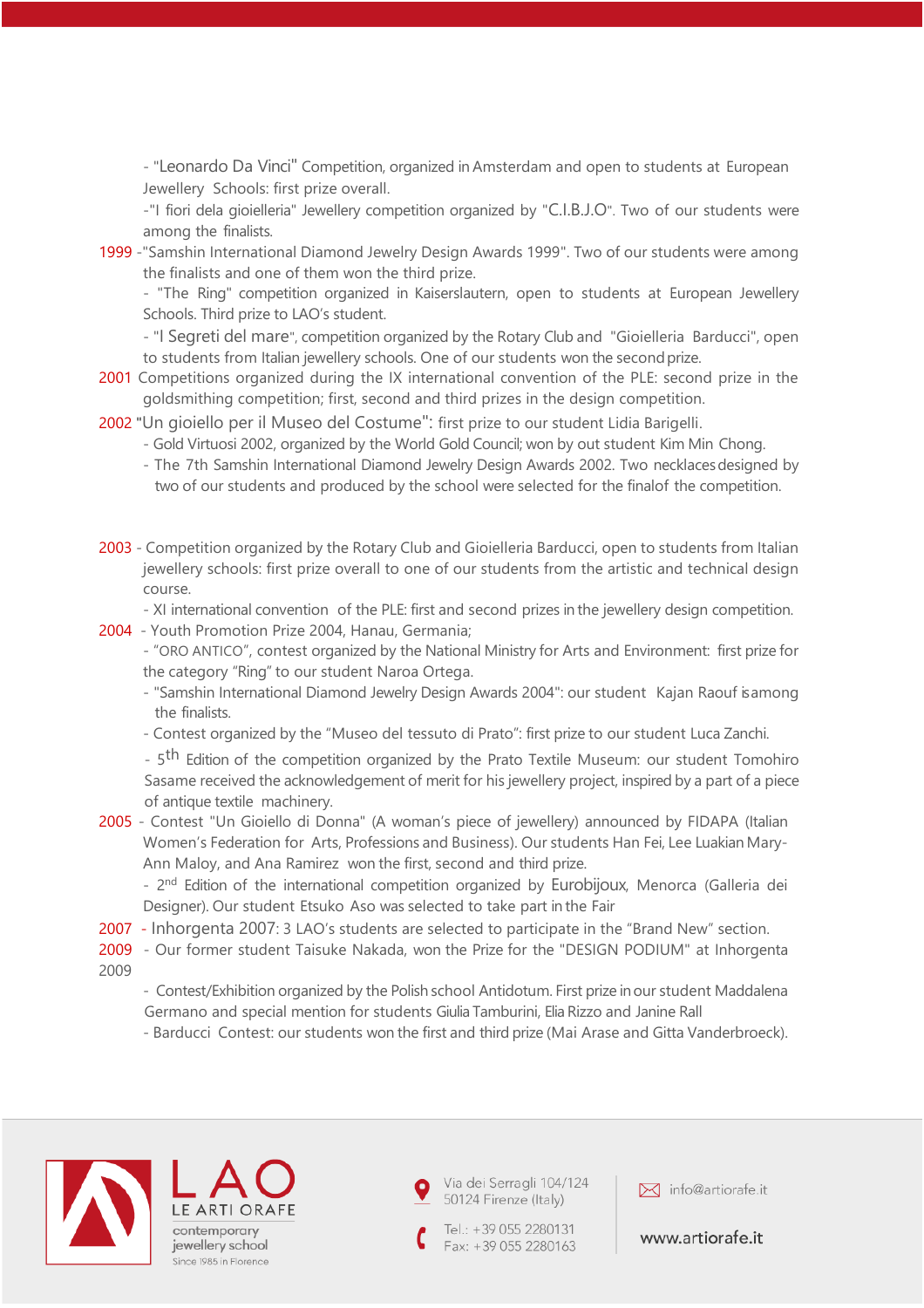- 2010 Barducci Contest: our student Stefano Pio won the first prize
	- Fresh Metal Contest 2010: our student Anastassiya Korzhova won the first prize and the student Chyoko Uheara had a special mention
- 2011 2° edition of Sant'Eligio Contest: our student Luigi Piantanida won the third prize - Barducci Contest, Florence: first prize to Stefano Pio and third prize to Anastassiya Korzhova, both of them students in the school
	- Fresh Metal 2011: first prize to Yannis Anguillesi and special mention to Shinobu Nozue
- 2012 3rd edition of Sant'Eligio Contest: ones again third prize to Luigi Piantanida - Fresh Metal Contest 2012: first prize to Luigi Piantanida, and best work for LAO to NeasaO'Brien
- 2013 FRESH METAL 2013. Best LAO object: Ana Maria Borja. Public's prize: Felipe Valdes Castro
	- 22<sup>nd</sup> Legnica International Competition, Legnica Jewellery Festival SILVER 2013 Revolt

- "Like a Virgin", project coordinated by Jasmina Carbone, professor of rendering and CAD. Exhibition of paintings by famous artists of the past revised by our students The drawings have been exhibited in the boutiques of Via Maggio in Florence, and later at the House of Benvenuto Cellini.

- 2014 23<sup>rd</sup> Legnica International Competition, Legnica Jewellery Festival SILVER 2014 Classic
- 2015 24<sup>th</sup> Legnica International Jewellery Competition, Boundaries - BKV-Prize 2015 For Young Applied Arts – Sophie Beer as Finalist
- 2016 In the end of the year exhibition some works are the result of a collaboration with the famous company Mazzanti Feathers: students of Design courses have created special and colorful jewelry using this material already used in the past by the our students.
- 2017 Annelise Mercier's winner of the Amberif Design Award International Amber Jewellery Design Competition
- 2017 Fashion show of clothes created by Atelier Giuliacarla Cecchi,. LAO's students turned into models for one night, wearing the stylish clothes together with jewels designed and created in the school workshops.
- 2018 Gioielli in fermento: Students of LAO prizes: the South Korean Ryung Jae Jung (Award Gioielli in Fermento

 2018), the Italian Sara Barbanti (Award Gioielli in Fermento 2018/emerging artist), the Spanish Laura Garcia

Sanchez (City Award of Castel San Giovanni - Le Arti Orafe).

- 2019 Callegaro 1921 contest**.** Special mention to Soave Agnese and Lucrezia Matteucci - Armando Piccini Prize -Heritage for the Future. design contest. Second prize Lucrezia Matteucci
- 2020 Fondazione Cologni, Winner prize student Agnese Soave
- 2021 Crafts Code Project, Selected Best Practice.

 Erasmus+, Call 2020, project Art@heart in cooperation with Arti21, Spazio Reale, Escuela3, Lijepaja Secondary

Art School



Via dei Serragli 104/124 50124 Firenze (Italy)

Tel.: +39 055 2280131 Fax: +39 055 2280163

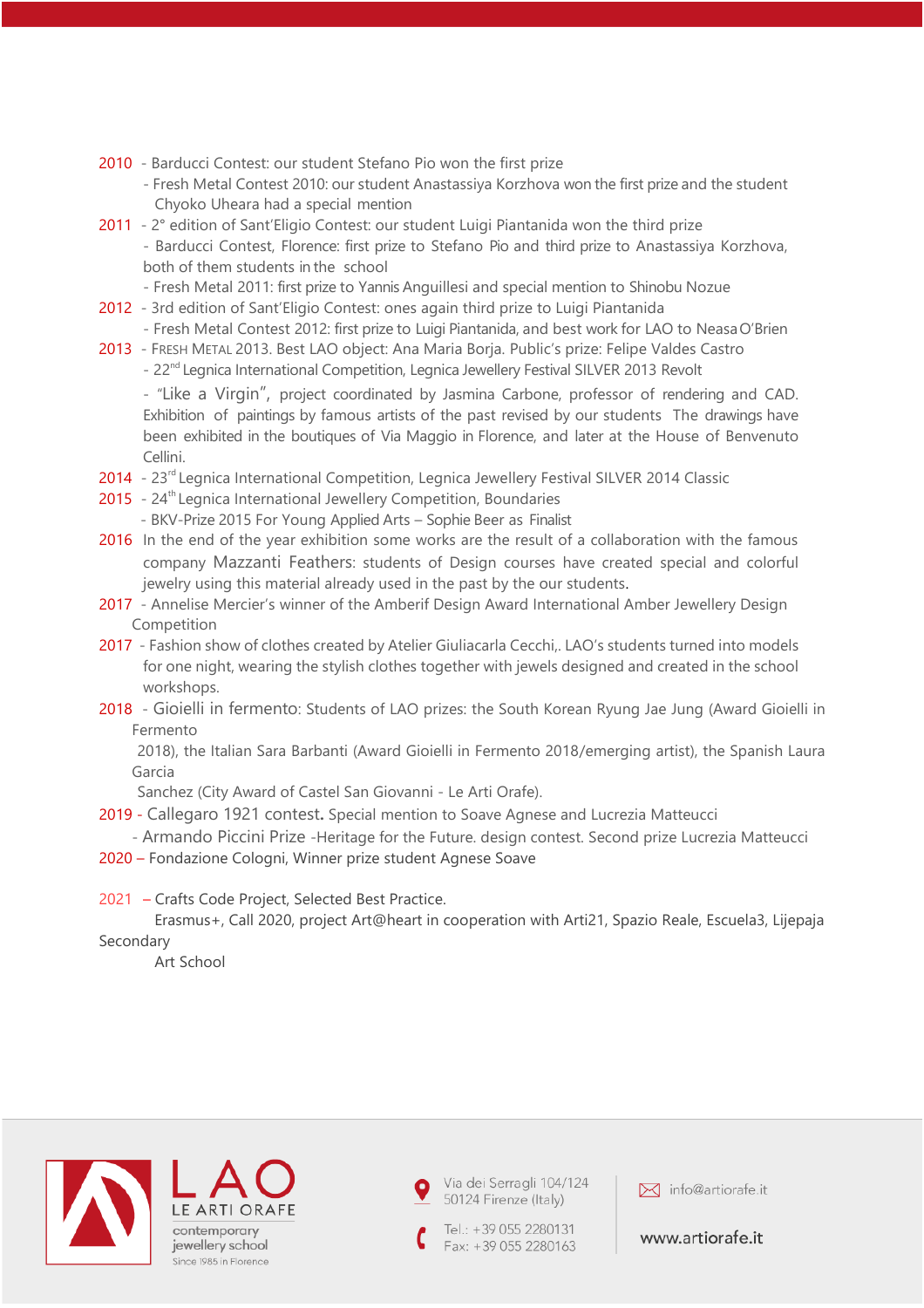## School's and Students' Exhibitions

- Since 2005 the school organize "PREZIOSA", the most important European year exhibition for contemporary jewellery [\(www.preziosa.org\),](http://www.preziosa.org/) and since 2015 the sister event "Florence Jewellery Week"
- Since 1995 the school takes part to "Inhorgenta", the International Fair in Munich (Germany).
- Since 2010 the school take part to "Artigianato & Palazzo" International Exhibition, in Florence
- Since 2012 the "Biennale Internazionale dell'Antiquariato in Palazzo Corsini, Florence, hosts our students' works.
- Since 2012 "Associazione via Maggio" per Contemporaneamente, host students's works in antique stores and galleries of via Maggio in Florence
- 1995 "CLASS OF '95" International exhibition open to jewellery school students organized by the Goldsmiths' Company of London. LAO is the sole private school invited to take part.
- 1996 "Charles Perroud Creativeness Contest", an exhibition open to ex-students of jewellery schools.
- 2000 "Diladdarno" Craft Exhibition organized by the Florence Municipal Authority to promote artistic crafts.
- 2000, 2001, 2003 Itinerant exhibition of jewellery produced by the students at PLE schools.
- 2002 End-of-year exhibition in the ex-Chiesa dei Barnabiti in Florence.
- 2003 "Le quattro stagioni", end-of-year exhibition and fashion show in the Chiostro dell'Ammannati in Santo Spirito, in cooperation with Swarovski.
- 2004 "12th Legnica Festival of Silver", International student's exhibition
- 2006 Inhorgenta 2006: 5 students are selected to participate in the "Brand New" section of the Inhorgenta fair 2006, and 1 student were selected for the "Design Podium" section.
- 2007 Inhorgenta 2007: 3 students are selected to participate in the "Brand New" section. - 6 students take part to AURA Exhibition, at BURTON AGNES HALL, GB.
- 2009 Our former student Taisuke Nakada, was selected to take part to "BRAND NEW" at Inhorgenta Europe.
- 2010 The student's end of year exhibition was set-up in the old "Leopoldine Cloister", in Florence. Some students have donated their engraving work on silver plate for the project FiorGen non-profit organization, Arts for research. The works had been exhibited at the National Archaeological Museum in Florence
	- from November 22 to December 18, 2010.

2011 - Inhorgenta 2011: students Hsieh I-Ting and Ugurtas Burcu took part to "BRAND NEW" at Inhorgenta Europe

- Artigianato & Palazzo, Craft exhibition, Corsini Garden, Firenze
- Charity auction for the non-profit organization Fiorgen Foundation. Jewelry donated by students and teachers
- of the school.
- Biennale Internazionale dell'Antiquariato, Palazzo Corsini, Firenze
- 2012 "Contrapposizione", Mode Kunst Venetie, Contemporary Art Exhibition, Alden Biesen Castle,



contemporary jewellery school Since 1985 in Florence Via dei Serragli 104/124 50124 Firenze (Italy)



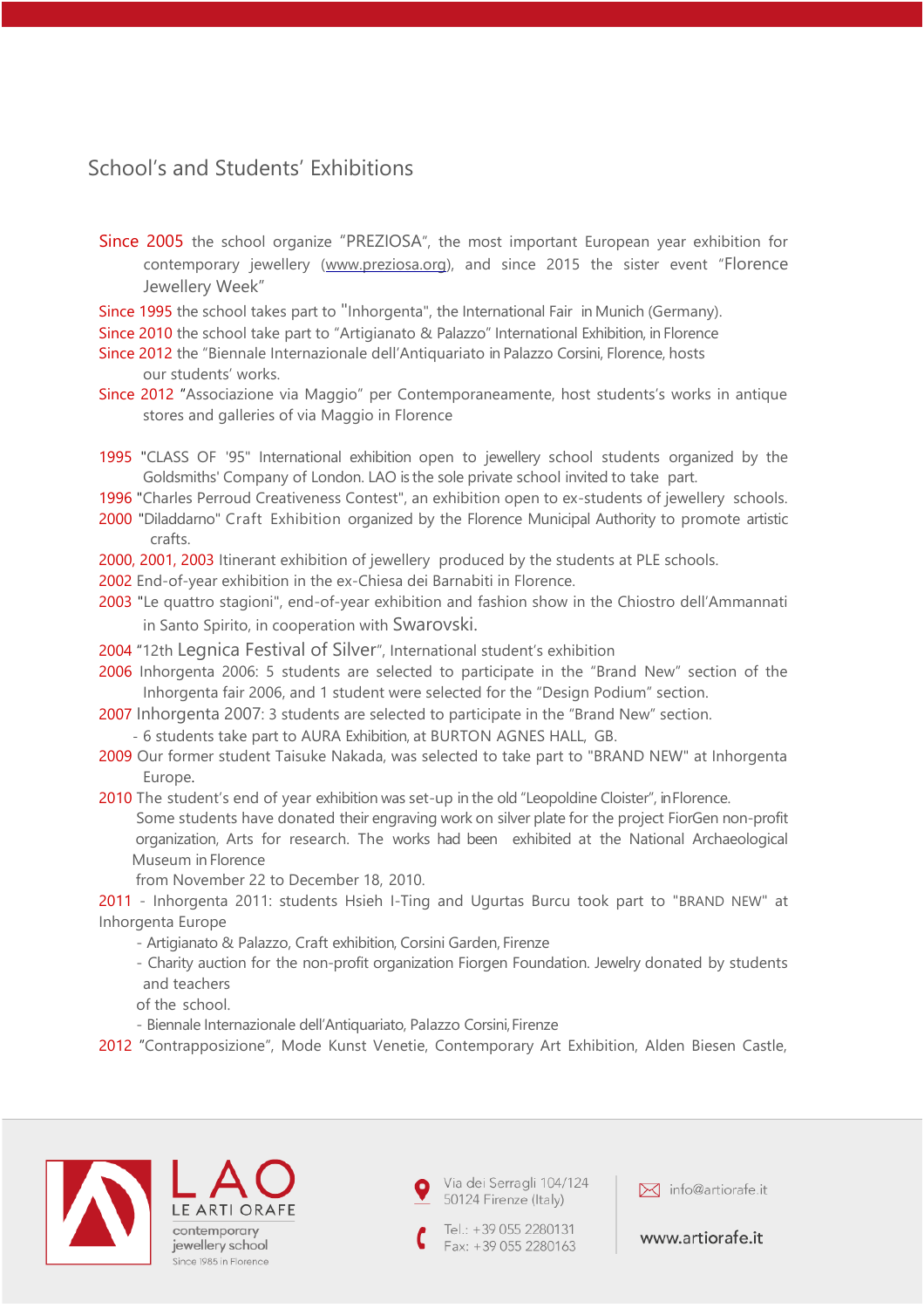Bilzen, Belgium. Our student Luigi Piantanida had been invited to display his creations.

- 2014 Firenze 2.0, "Fashion Backstage". Students' exhibition and live demonstration, Florence.
	- CNR Toscana jewels in metal and wool by Luigi Piantanida and Carlotta Ferraro
		- Salone per l'arte ed il Restauro, hosting of student's works

- Shanghai Design Week 2015 Sept. 25-27 Shanghai Exhibition Center,– exhibition of works by 30 students and

former students.

- Creation of opera jewels in cooperation with Opera Network, for the play "Il trionfo dell'Onore" by Alessandro Scarlatti (1660-1725) at Teatro Verdi in Pisa, Don Giovanni Festival on 2015, October 16<sup>th</sup> Jewels by Sophie Beer, Luigi Piantanida, Eduardo Ribeiro Vega, Débora Eidt Ebert, Matteo Carbone
- 2017 "Klimt Experience**"** the multimedial event produced by Crossmedia Group in Santo Stefano al Ponte Church in Florence. LAO exhibited a selection of jewels inspired by Gustav Klimt work and creations, enigmatic, sensual and unique, realized by Giga Gelovani.
- 2018 Florence and Chocolate. LAO's students live performed some amazing jewelry to wear, using the

chocolate delicately offered by the Donamalina Chocolate Shop.

2019 "Fracture" project in cooperation with "Amici di Doccia". The jewellery created by students with sharp-edged fragments of white porcelain by the well renowned Richard Ginori Company is patiently combined with silver, copper and precious gems, giving these shards a whole new life. The jewelry creations will be sold at auction to raise funds for the Doccia Museum, in Sesto Fiorentino, near Florence.





Tel.: +39 055 2280131 Fax: +39 055 2280163

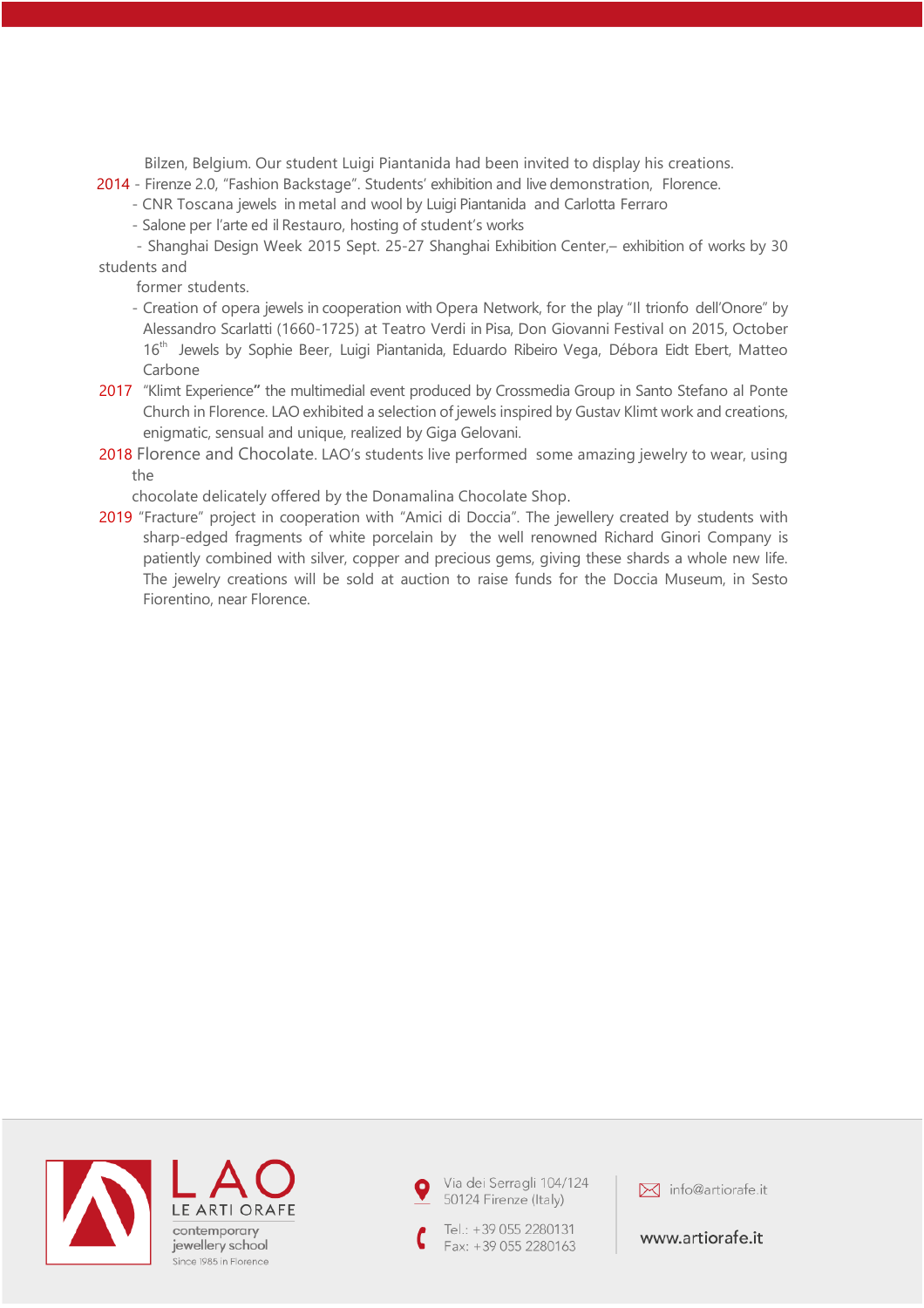Some artists, designers, teachers, companies, with which the school had or have cooperation for lecturers, long-term courses, workshops, exhibitions, projects

### Artists, designers, teachers, lecturers

Jivan Astfalck, Giampaolo Babetto, Robert Baines, Naom Ben–Jacov, Gijs Bakker, Friedrich Becker, David Bielander, Frédéric Braham, Sigurd Bronger, Erhard Brepohl, Monica Brugger, Sebastian Buescher, Christophe Burger, Bifei Cao, Melissa Cameron, Peter Chang, Eve Cheryl, Sally Collins, Giovanni Corvaja, Yoshie Enda, Johanna Dahm, Daniel Di Caprio, Georg W. Dobler, Rob Elford, Sina Emrich, Naomi Filmer, Benedikt Fischer, Nora Fok, Eva Franceschini, Maria Rosa Franzin, Karl Fritsch, Arata Fuchi, Lisa Grassivaro, Adam Grinovich, Andi Gut, Sam Hamilton, Sophie Hanagarth, Monica Haneckova, Sangdeok Han, Daniela Hedman, Hanna Hedman, Wan Hee Cho, Mirjam Hiller, Claudia Hoppe, Svenja John, Erin Keys, Heejoo Kim, Sooyeon Kim, Susanne Klemm, Helfried Kodrè, Panjapol Kulpapangkorn, Tithi Kutchamuch, Seul-Gi Kwon, Mari Ishikawa, Nel Linssen, Svenja John, Gilles Joneman, Lisa Juen, Tamsin Leighton-Boyce, Seoyeon Lee, Kadri Mälk, Marlene Mckibbin, Stefano Marchetti, Sally Marsland, Suska Mackert, Bruno Martinazzi, Sharon Massey, Xavier Monclus, Vaishali Ashok Morjaria, Mimì Moscow Eija Mustonen, Erico Nagai, Taisuke Nakada, Evert Nijland, Ted Noten, Kathryn Partington, Marie Pendariès, Pia Pasalk, Francesco Pavan, Ruudt Peters, Annelies Planteijdt, Katja Prins, Ramón Puig Cuyàs, Mah Rana, Claudia Rinneberg, Carla Riccoboni, Nora Rochel, Maria Grazia Rodi, Gerd Rothmann, Jacqueline Ryan, Elena Ruebel, Ruggero Sandini, Philip Sajet, Chiara Scarpitti, Karin Seufert, Marjorie Schick, Sonja Christine Seidl, Vera Siemund, Barbara Schmidt, Sachiko Shouji, Peter Skubic, Antje Stolz, Jie Sun, Lauren Vanessa Tickle.Ralph Stautner, Sabine Strobel, Janna Syvänoja, Tehri Tolvanen, Felieke Van Der Leest, Estela Vilanova Saez, Tanel Veenre, Graziano Visintin, Lisa Walker, Julia Walter, Wang Kezhen, Wang Zhenghong, David Watkins, Annamaria Zanella, Christoph Zellweger, Sibylle Umlauf, Inger Wästberg, Martina Dempf, Kevin Murray, Robert Baines, David Loepp, Maria Laura La Mantia, Shruti Agrawal, Tasso Mattar.

**Companies** Ferragamo, Firenze Prada, Arezzo Enrico Coveri Roberto Cavalli Roberto Coin F.lli Peruzzi, Firenze Swarovski, Wattens, Austria Ganjam Nagappa & Son, Bangalore, India Meli Gioielli, Firenze TREEMME, Arezzo Gabriella Garzi, Arezzo La Nouvelle Bague, Firenze Ponte Vecchio Gioielli, Firenze Signity, Svizzera Auritalia, Vicenza



LE ART contemporary jewellery school Since 1985 in Florence Via dei Serragli 104/124 50124 Firenze (Italy)

Tel.: +39 055 2280131 Fax: +39 055 2280163